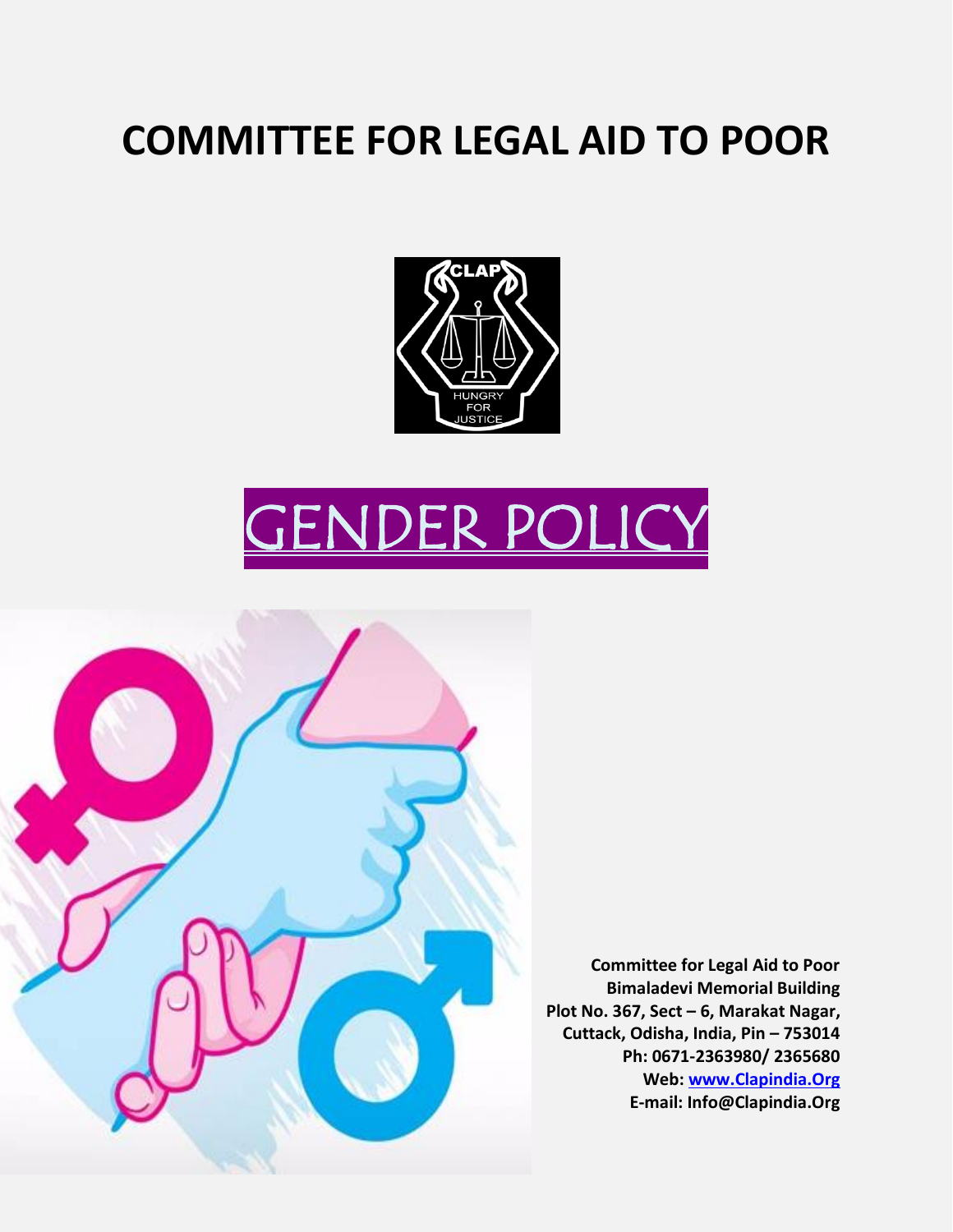

# **Committee for Legal Aid to poor Gender Policy**

# **Introduction**

CLAP constructs this Gender Policy in order to ensure that there is no sexbased discrimination in allocation of resources or benefits or in access to services, which in turn brings gender equality and equity both at its organizational as well as programme level. The rationale for integrating a gender perspective in the activities of CLAP lies in the mandate of Constitution of India, International Convention on the Elimination of all forms of Discrimination against Women (CEDAW) and Constitution of CLAP, which all advocate for promotion of gender equality and equity.

### **Scope**

CLAP's approach to gender is not specifically on women, but on both men and women. Gender refers to the roles, responsibilities, needs, interests and capacities of both men and women. Therefore the term 'gender' does not replace the term 'sex' which refers exclusively to biological differences. Men and women often play different roles in society and accordingly they may have different needs. A gender perspective is required to ensure that men's and women's specific needs, vulnerabilities and capacities are recognized and addressed.

# **Objectives of Gender Policy**

- Reflecting the organizational commitment towards gender
- Providing a framework for effectively integrating gender concerns into the organizational agenda and policy domain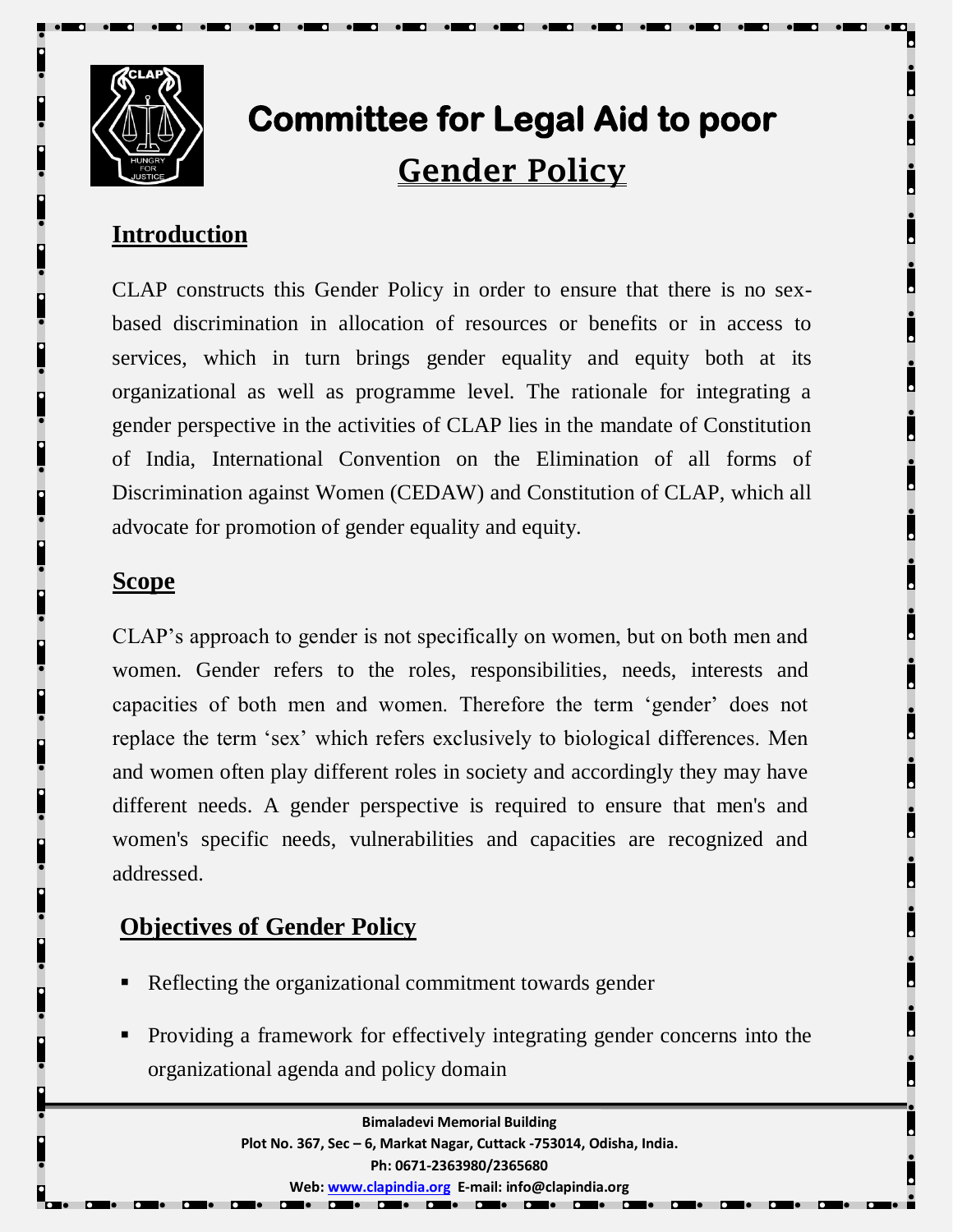- Creating equal opportunities and a conducive environment for both women and men at work place.
- Promoting equal representation and participation of women in decision making at the organizational and programme levels.

#### **Elements of Gender Policy**

CLAP understands that gender refers to the attributes and opportunities associated with being male and female and the socio-cultural relationships between women and men. These attributes, opportunities and relationships are socially constructed and are learned through socialization processes. They are context specific and changeable. In most societies there are differences and inequalities between women and men in activities undertaken, access to and control over resources as well as decision-making opportunities. In this context, CLAP adopts gender perspective, which means focusing on both women and men and their relationships with each other and resources. The organization aims at mainstreaming gender by creating an enabling working environment that in turn attracts and helps to imbibe gender sensitivity among its staff. The gender policy is an integral part of all its organizational policies, programmes and projects and involves building a culture that understands the issues and policies, which respect diversity and gender related concerns.

CLAP shall address the gender issues at two levels, viz., (A) Organizational level and (B) Programme level.

## **(A) Organisational Level**

**1. Recruitment:** CLAP aim to be an equal opportunity employer. Therefore CLAP encourages the recruitment of eligible women during its recruitment drive and creates a suitable working environment for them. While recruiting the women candidates more emphasis is given on the induction of Scheduled Tribe,

| <b>Bimaladevi Memorial Building</b>                                  |
|----------------------------------------------------------------------|
| Plot No. 367, Sec - 6, Markat Nagar, Cuttack -753014, Odisha, India. |
| Ph: 0671-2363980/2365680                                             |
| Web: www.clapindia.org E-mail: info@clapindia.org                    |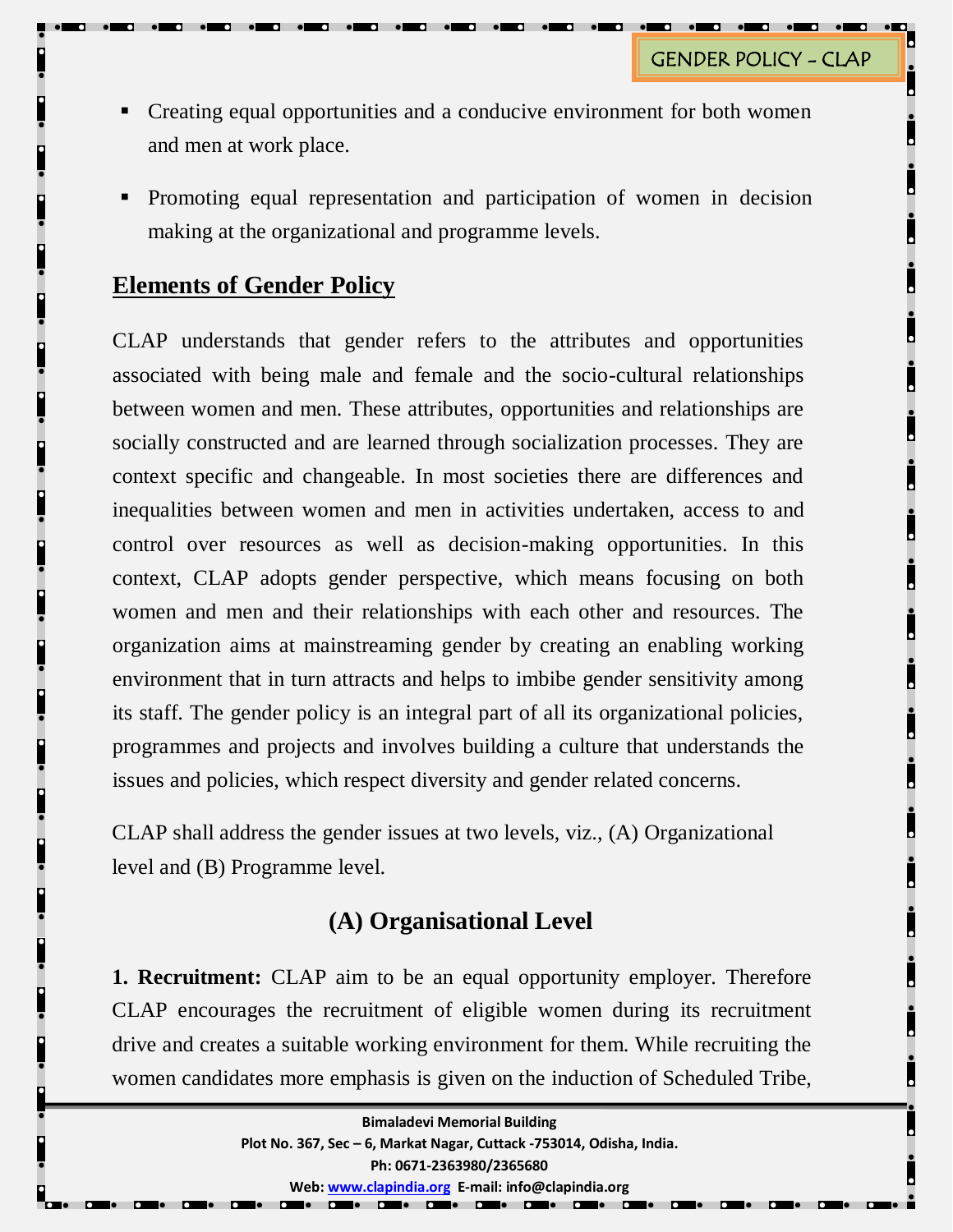Scheduled Caste and differentially abled women. Efforts shall be made to recruit adequate women staff with an objective of achieving a numerical gender balance in all posts at all levels.

**2. Prevention of Sexual Harassment:** Sexual harassment is a serious criminal offence, which can destroy human dignity and freedom. It is our duty to prevent or deter the committing of any act of sexual harassment at our work place in order to promote the well being of all our women employees. In order to prevent sexual harassment at our workplace, an Internal Complaint Committee shall be formed in conformity with the verdict of Hon'ble Supreme Court of India on Vishaka V. State of Rajasthan and the special legislation ion sexual harassment titled Sexual Harassment of Women at Workplace (Prevention, Prohibition and Redressal) Act, 2013. The Committee shall function as a Complaints Committee as specified by Hon'ble Supreme Court of India and Sexual Harassment of Women at Workplace (Prevention, Prohibition and Redressal) Act, 2013 for enquire into the grievances relating to sexual harassment and recommend the penal actions against the perpetrator. While dealing with the grievances of sexual harassment, the Committee shall follow the guideline specified by the verdict of Hon'ble Supreme Court of India on Vishaka V. State of Rajasthan and the provisions of Sexual Harassment of Women at Workplace (Prevention, Prohibition and Redressal) Act, 2013.

**3. Maternity and Paternity Benefit:** A regular woman employee who has put in 3 months of service after confirmation shall be entitled for 3 months of Maternity Leave on full pay and under probation, she will be eligible for leave without pay for the same length of period. Regular men employees when their spouses have children shall be entitled for 30 days of leave either immediately after child birth or fifteen days before child birth and fifteen days after child birth for primary parenting and child nurturing. In case of miscarriage/ abortion, women staff can avail 2 weeks of Maternity Leave with full pay.

> **Bimaladevi Memorial Building Plot No. 367, Sec – 6, Markat Nagar, Cuttack -753014, Odisha, India. Ph: 0671-2363980/2365680 Web[: www.clapindia.org](http://www.clapindia.org/) E-mail: info@clapindia.org**

> > **DEL DEL DEL DEL DE**

 $\overline{ }$ 

 $\overline{a}$ . .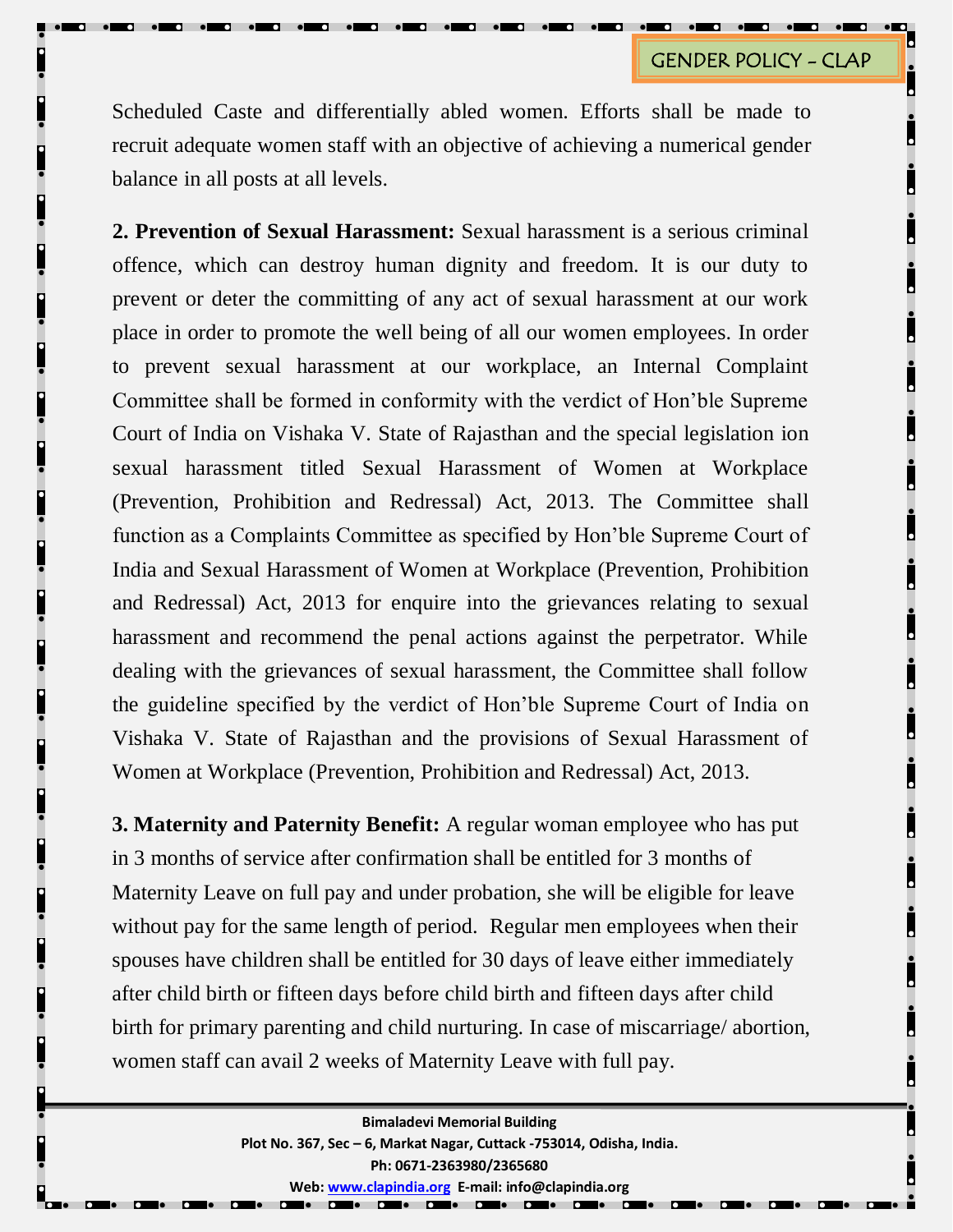**4. Nursing Breaks:** The organization shall provide regular nursing breaks to its women employees during the exclusive breastfeeding period as per the procedure established by laws for the nutritional interest of their prospective children.

**5. Gender Sensitive Infrastructure:** Sometimes improper office infrastructure such as table, chair, toilet system, etc. makes the women employees feel uncomfortable to work. Therefore our organization makes all the possible steps to adopt a gender sensitive infrastructure system both for its men and women employees.

**6. Equal Representation:** Our Organization shall ensure equal opportunities among male and female staff for personal growth, in promotion benefits, training and working conditions. Similarly, equitable representation and participation of men and women in the core group, Board of trustees and in various functional committees of the organization.

**7. Appropriate Work Conditions:** Our Organisation shall provide an enabling and friendly work environment where both men and women enjoy and actively participate in work. This includes providing flexible working hours and allowing working from home, wherever possible. The organization shall also extend work related concessions and relaxations for women staff depending upon the situations and requirements; e.g. providing secure transport facilities when they work late hours; giving relaxation over travel time for the next day for those in the field; ensuring security measures along with minimum basic facilities for women staff travelling in the field. The Organization shall also review its organizational structure, functioning, problems in relation to gender imbalances among staff and the work environment time to time and taking definite steps to address the same.

**8. Drug free work environment:** Our organization does not allow its male and

**Bimaladevi Memorial Building Plot No. 367, Sec – 6, Markat Nagar, Cuttack -753014, Odisha, India. Ph: 0671-2363980/2365680 Web[: www.clapindia.org](http://www.clapindia.org/) E-mail: info@clapindia.org DEL DEL DEL DEL DE**  $\overline{ }$  $\overline{a}$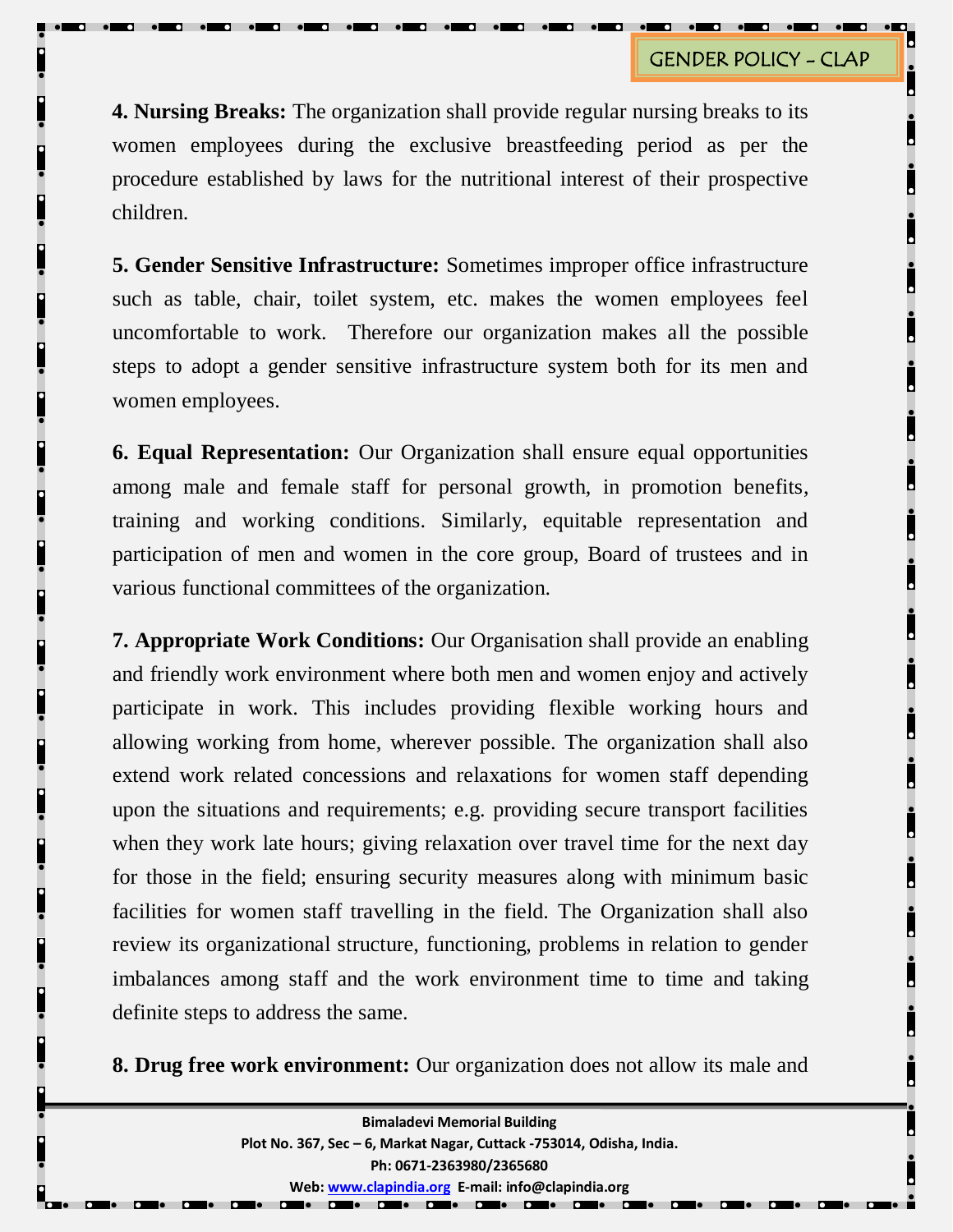female employees to use drug substances in the office premises or to work under intoxication, which can create such an unsavoury atmosphere leading to tarnishing the dignity and image of women employees.

**9. Capacity Building:** Special measures shall be undertaken to facilitate staff capacity building processes and trainings to enhance perspectives and conceptual clarity on Gender issues (for all the staff members). It is to be ensured that all trainings (internal and external) facilitated by the organization are gender-sensitive.- a) training content/methodology/mode of facilitation b) logistics part -time/location of venue/crèche facilities/other logistics/first-aid kit, etc.

**10. HR Policy:** The HR Policy of the organization shall be made gendersensitive and responsive, and gender indicators into staff performance appraisal systems shall specially be integrated into it. The Terms of Reference (ToR) during recruitment of staff or external consultants shall incorporate and explicitly mention gender sensitivity as an essential element of job profiles. The Organization shall ensure that the conceptual clarity and sensitivity on gender issues will be one of the important selection criteria in recruitment processes and capacity building efforts of staff

### **(B) Programme Level**

At the programme level the organization is committed to the following principles**:**

- All the programme staff shall take responsibility for promoting gender equality during implementation of various programmes.
- All the programmes of the organization shall integrate the efforts for ensuring that women and girls' voices are heard in mainstream development processes**.**

 $\mathbf{\Omega}$ 

 $\mathbf{\Omega}$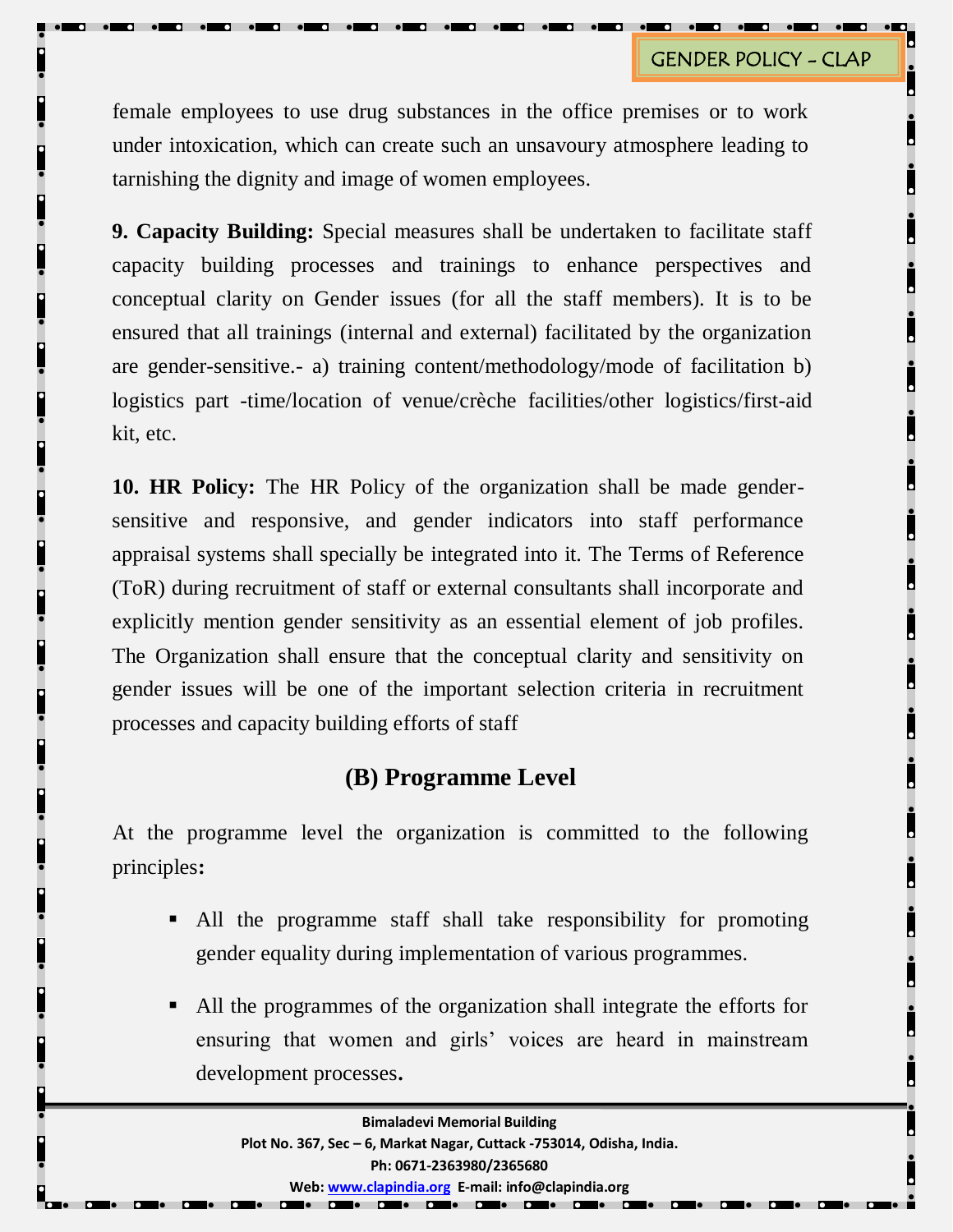- All the Campaigns and Movements shall **i**nclude a gender equality perspective in all its thoughts.
- Proportionate representation of both men and women shall be ensured during press briefings and other public relations activities relating to organizational programmes.
- Special efforts shall be made to formulate measures for ensuring that gender-specific vulnerabilities and capacities of men and women are systematically identified and addressed in all programmes;
- The data on beneficiaries to be collected is to be disaggregated by sex for needs assessment and programme planning and gender analysis is integrated into programme design, delivery, monitoring and evaluation.

**General:** This Gender Policy is subjected to necessary amendments as and when required.

>>>>>>>><<<<<<<

## **Key Terminologies used**

- **Gender** is used to describe those characteristics of women and men, which are socially constructed, while **sex** refers to those which are biologically determined. People are born female or male but learn to be girls and boys who grow into women and men. This learned behaviour makes up gender identity and determines gender roles.
- **Gender analysis** identifies, analyses and informs action to address inequalities that arise from the different roles of women and men, or the unequal power relationships between them, and the consequences of these inequalities on their lives, their health and well being. The way